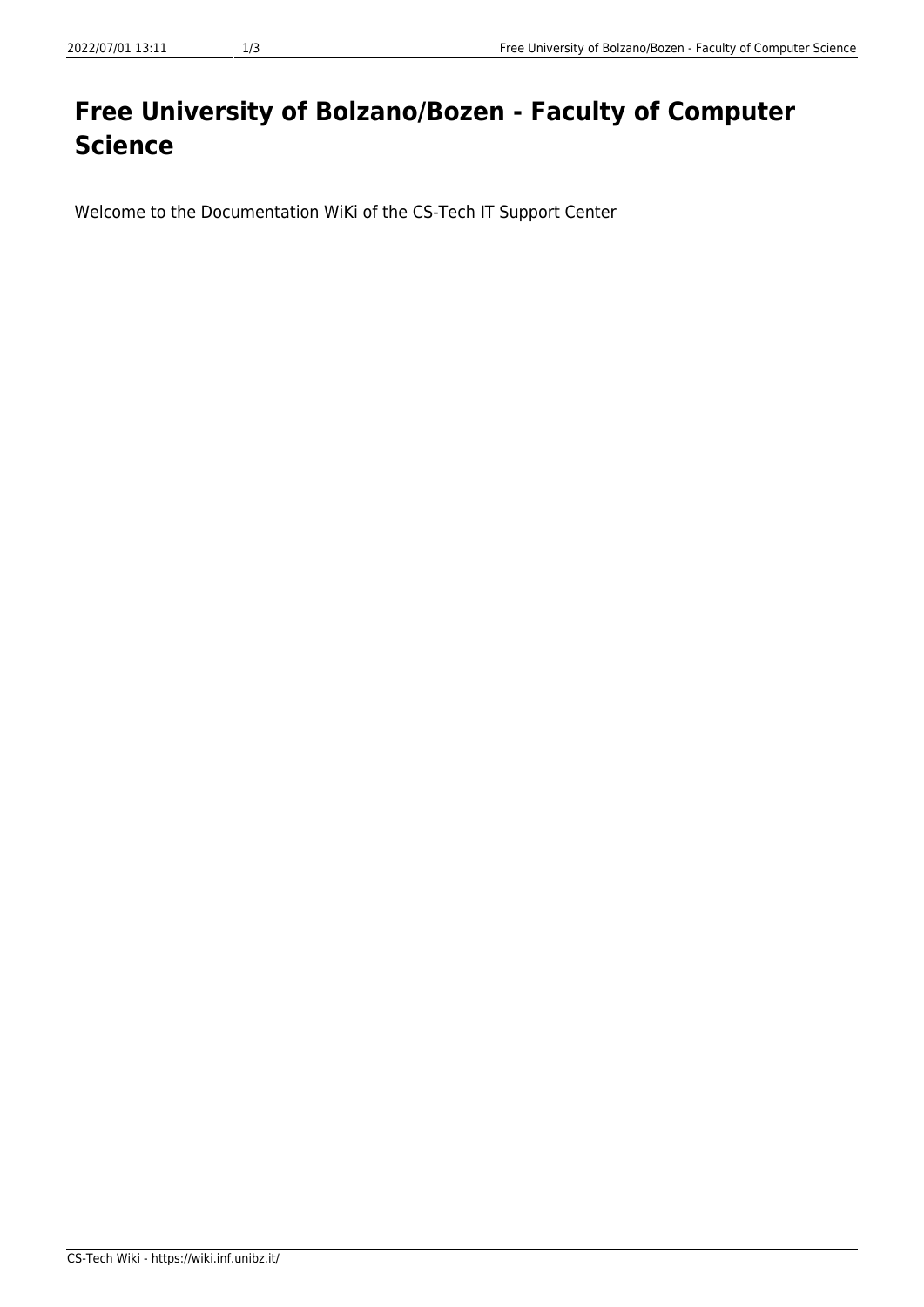| <b>Equipment</b><br>This section contains information about installed<br>servers, available services, equipment for<br>didactic purposes and network configuration.<br><b>Servers Server by OS</b><br>Notebook names<br>Equipment for didactic purposes<br><b>Computer labs</b><br><b>Printer and Copier</b><br>Age of computers and monitors<br><b>Clients check list</b><br><b>Services</b><br>This section contains information about the<br>services offered by the servers of the Faculty of<br>Computer Science.<br><b>Streaming Server</b><br><b>Homes on San</b><br><b>Network infos</b><br>$\bullet$<br>Licenses<br><b>Web Server</b><br><b>Mail Server</b><br><b>Repository Server</b> | <b>Contacts</b><br>This section is devoted to communication tools.<br>It contains a list of the mailing lists available at<br>the Faculty of Computer Science and a link to<br>the ticketing system used to request services to<br>the IT support center.<br><b>Mailing lists</b><br>Mail to IT support center<br><b>Ticketing system</b><br><b>Seminar Room Booking POS 135</b><br><b>Meeting Room Booking POS 134</b><br><b>Knowledge base</b><br>This section represents a repository of detailed<br>instructions on how to perform common<br>operations related to the hardware and software<br>in use by the Faculty of Computer Science.<br>Howto's<br><b>Documentation</b><br><b>External links</b><br><b>Users contribution</b><br><b>Activities base</b><br>This section keeps track of the current activities<br>of the IT support center of the Faculty of<br>Computer Science. It contains a list of the<br>ongoing tasks and meeting reports.<br><b>Ongoing tasks</b><br><b>CS-Tech meeting reports</b><br><b>Miscellaneous</b> |
|--------------------------------------------------------------------------------------------------------------------------------------------------------------------------------------------------------------------------------------------------------------------------------------------------------------------------------------------------------------------------------------------------------------------------------------------------------------------------------------------------------------------------------------------------------------------------------------------------------------------------------------------------------------------------------------------------|----------------------------------------------------------------------------------------------------------------------------------------------------------------------------------------------------------------------------------------------------------------------------------------------------------------------------------------------------------------------------------------------------------------------------------------------------------------------------------------------------------------------------------------------------------------------------------------------------------------------------------------------------------------------------------------------------------------------------------------------------------------------------------------------------------------------------------------------------------------------------------------------------------------------------------------------------------------------------------------------------------------------------------------------|
|                                                                                                                                                                                                                                                                                                                                                                                                                                                                                                                                                                                                                                                                                                  | Administrative                                                                                                                                                                                                                                                                                                                                                                                                                                                                                                                                                                                                                                                                                                                                                                                                                                                                                                                                                                                                                               |
| <b>Others</b><br>Debian/Ubuntu apt-get local mirrors<br><b>Licenses</b><br>Nagios: A system and network monitoring<br>application (for cs-tech only!)                                                                                                                                                                                                                                                                                                                                                                                                                                                                                                                                            | <b>Infos</b><br>This section contains detailed network maps of<br>the Faculty of Computer Science and Laboraties<br><b>Faculty of Computer Science Map</b><br>computer laboratories map<br>Index                                                                                                                                                                                                                                                                                                                                                                                                                                                                                                                                                                                                                                                                                                                                                                                                                                             |
| <b>Monthly Poll</b>                                                                                                                                                                                                                                                                                                                                                                                                                                                                                                                                                                                                                                                                              |                                                                                                                                                                                                                                                                                                                                                                                                                                                                                                                                                                                                                                                                                                                                                                                                                                                                                                                                                                                                                                              |